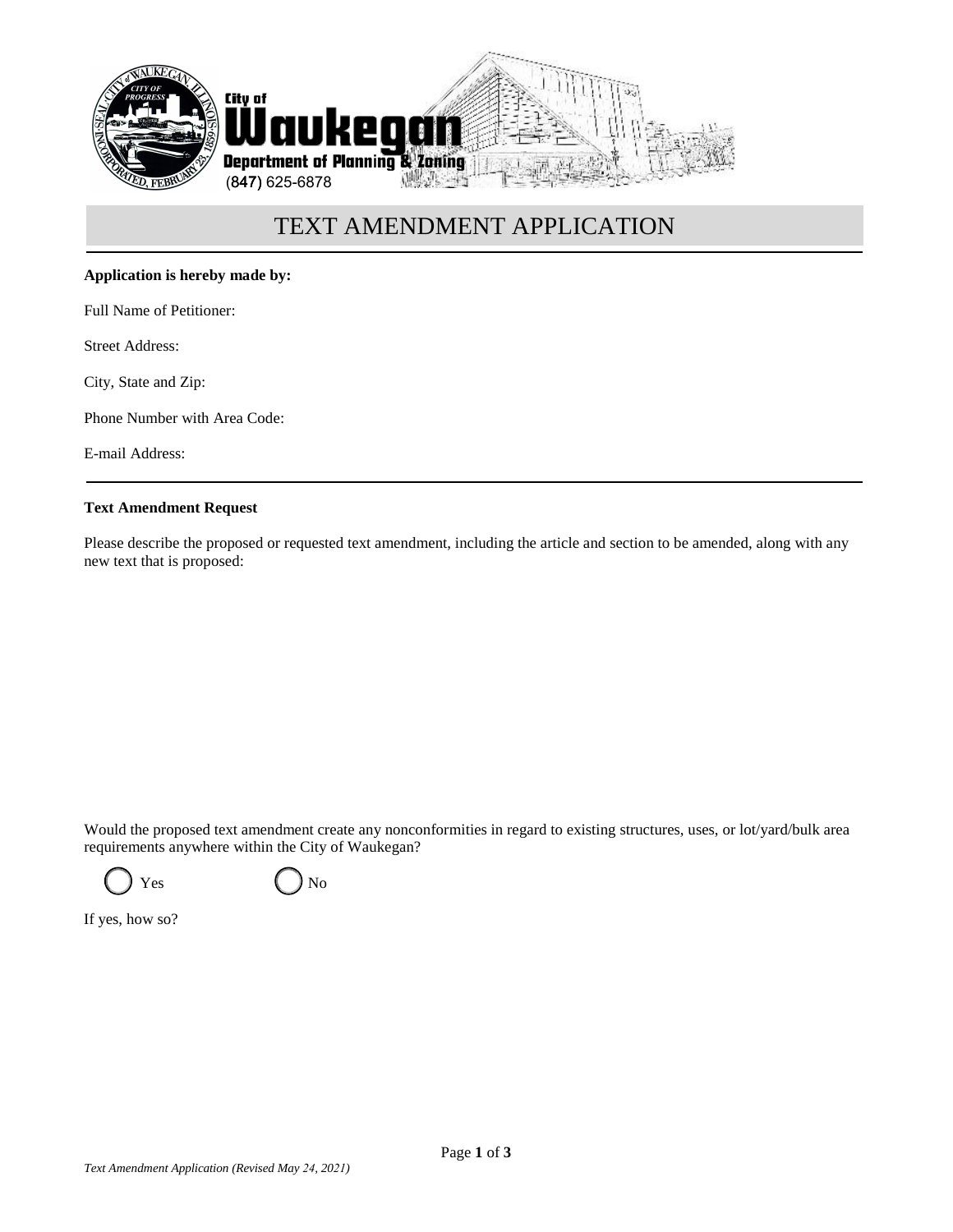## TEXT AMENDMENT APPLICATION

#### **Signatures and Notary Seal**

I (We) certify that all of the above statements and statements on any documents or drawings submitted herewith are true to the best of my (our) knowledge and belief.

Name of Applicant Signature of Applicant and Date

**SIGNATURE BY THE APPLICANT INDICATES THAT HE/SHE HAS READ AND UNDERSTANDS THE REQUIREMENTS OF THE TEXT AMENDMENT PROCESS AND THE PLANNING AND ZONING COMMISSION HEARING PROCESS.**

**NOTARY** 

STATE OF ) ) SS.

COUNTY OF )

I, the undersigned, a Notary Public, in and for said County, in the State aforesaid, DO HEREBY CERTIFY THAT

## (NAME OF APPLICANT)

is/are personally known to me, that said person(s) appeared before me this day in person and severally acknowledged that he/she/they signed and delivered the forgoing owners authorization above as his/her/their free and voluntary act for the uses and purposes herein set forth.

Given under my hand and Notary Seal, this day of  $\frac{1}{2}$  day of  $\frac{1}{2}$ , 20  $\frac{1}{2}$ 

NOTARY SEAL

Signature of Notary Public